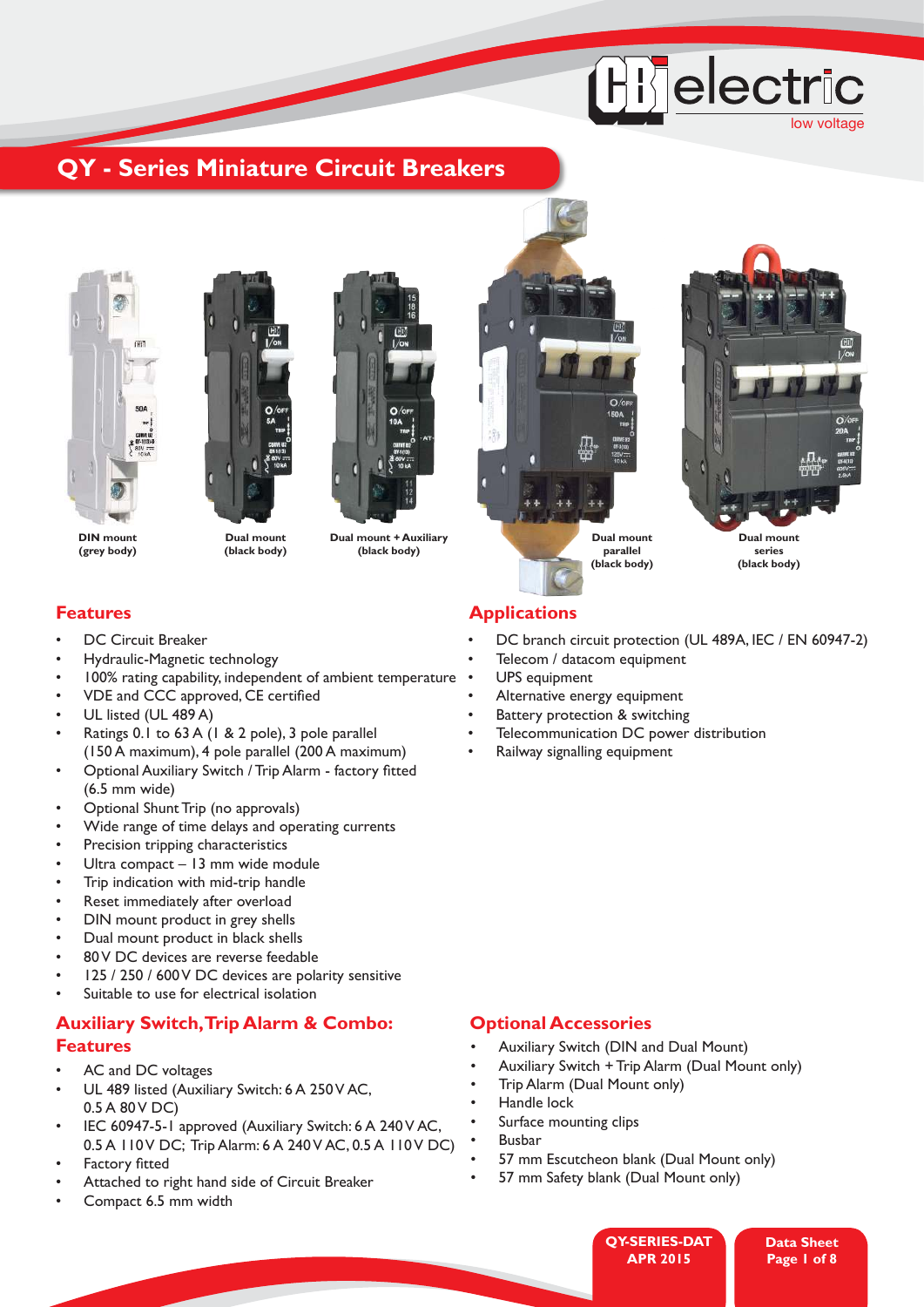

## **Technical Data**

| <b>Approvals</b>                      | IEC / EN 60947-2, VDE                                                         |                |            |            |            |            |                |                   |  |  |
|---------------------------------------|-------------------------------------------------------------------------------|----------------|------------|------------|------------|------------|----------------|-------------------|--|--|
| <b>Number of Poles</b>                |                                                                               | $\overline{2}$ | 2 parallel | 2 parallel | 3 parallel | 4 parallel | 2 series       | I pole<br>plug-in |  |  |
| <b>Operating Voltages</b>             | 80 V DC, 125 V DC                                                             |                | 80 V DC    | 125 V DC   | 80VDC      |            | <b>250V DC</b> | 80VDC             |  |  |
| <b>Minimum Current Rating</b>         | 0.1A                                                                          | 0.1A           | 60A        | 30A        | 110A       | 200A       | 0.1A           | 0.1A              |  |  |
| <b>Maximum Current Rating</b>         | 63 A                                                                          | 50 A           | 100A       | 100A       | 150 A      | 200 A      | 50 A           | 50 A              |  |  |
| <b>Interrupting Capacity</b>          | 10 kA                                                                         |                |            |            |            |            |                |                   |  |  |
| <b>Operating Temperature</b><br>Range | -40 $\degree$ C to +85 $\degree$ C                                            |                |            |            |            |            |                |                   |  |  |
| <b>Mounting Options</b>               | DIN Rail, Dual mounting (DIN & Mini), surface mounting clip, plug-in terminal |                |            |            |            |            |                |                   |  |  |
| <b>Time Delay Curves</b>              | 1, 9, U2, U3, OP                                                              |                |            |            |            |            |                |                   |  |  |

| <b>Approvals</b>                      |                                                                               | <b>UL 489A</b>    |          |                            |                  |               |             |             |                   |
|---------------------------------------|-------------------------------------------------------------------------------|-------------------|----------|----------------------------|------------------|---------------|-------------|-------------|-------------------|
| <b>Number of Poles</b>                |                                                                               | $\overline{2}$    | parallel | $\overline{2}$<br>parallel | parallel         | 4<br>parallel | 2 series    | 4 series    | I pole<br>plug-in |
| <b>Operating Voltages</b>             |                                                                               | 80 V DC, 125 V DC | 80VDC    | 125V<br>DC                 | 80 / 125<br>V DC | 80VDC         | 250 V<br>DC | 600 V<br>DC | 80VDC             |
| <b>Minimum Current Rating</b>         | 0.1A                                                                          | 0.1A              | 30 A     | 20A                        | 110A             | 200 A         | 0.1A        | 0.1A        | 0.1A              |
| <b>Maximum Current Rating</b>         | 63A                                                                           | 50 A              | 100 A    | 100A                       | 150 A            | 200 A         | 50 A        | 20A         | 50 A              |
| <b>Interrupting Capacity</b>          |                                                                               |                   |          |                            | <b>10 kA</b>     |               |             |             |                   |
| <b>Operating Temperature</b><br>Range | -40 $\degree$ C to +85 $\degree$ C                                            |                   |          |                            |                  |               |             |             |                   |
| <b>Mounting Options</b>               | DIN Rail, Dual mounting (DIN & Mini), surface mounting clip, plug-in terminal |                   |          |                            |                  |               |             |             |                   |
| <b>Time Delay Curves</b>              |                                                                               | 1, 9, U2, U3, OP  |          |                            |                  |               |             |             |                   |

| <b>Approvals</b>              | <b>CCC</b>                         |                                                                               |            |            |            |              |  |  |  |
|-------------------------------|------------------------------------|-------------------------------------------------------------------------------|------------|------------|------------|--------------|--|--|--|
| <b>Number of Poles</b>        |                                    | $\mathcal{D}$                                                                 | 2 parallel | 3 parallel | 4 parallel | pole plug-in |  |  |  |
| <b>Operating Voltages</b>     | 80VDC                              |                                                                               |            |            |            |              |  |  |  |
| <b>Minimum Current Rating</b> | 0.1A                               | 0.1A                                                                          | 30A        | 110A       | 200A       | 0.1A         |  |  |  |
| <b>Maximum Current Rating</b> | 63 A                               | 50 A                                                                          | 100A       | 150 A      | 200A       | 50 A         |  |  |  |
| <b>Interrupting Capacity</b>  | 10 kA                              |                                                                               |            |            |            |              |  |  |  |
| <b>Operating Temperature</b>  | -40 $\degree$ C to +85 $\degree$ C |                                                                               |            |            |            |              |  |  |  |
| Range                         |                                    |                                                                               |            |            |            |              |  |  |  |
| <b>Mounting Options</b>       |                                    | DIN Rail, Dual mounting (DIN & Mini), surface mounting clip, plug-in terminal |            |            |            |              |  |  |  |
| <b>Time Delay Curves</b>      | 1.9. U2. U3. OP                    |                                                                               |            |            |            |              |  |  |  |

| <b>Breaker QY</b> | Wire Size mm <sup>2</sup> (IEC) | Wire Gauge (UL)  | <b>Torque (IEC)</b> | Torque (UL) | <b>Comments</b>           |
|-------------------|---------------------------------|------------------|---------------------|-------------|---------------------------|
| I Pole & 2 Pole   | $0.75 - 35$ mm <sup>2</sup>     | $18 - 2 - AWG$   | $2.5$ Nm            | 20 in-lb    | Pozidriv #2<br>Combi head |
| 2 Pole Parallel   | $50 \text{ mm}^2$               | $14 - 1/0 - AWG$ | $3.2$ Nm            | 28 in-lb    | Bridge Terminal           |
| 3 Pole Parallel   | $95 \text{ mm}^2$               | $14 - 5/0 - AWG$ | 5.6 Nm              | 50 in-lb    | Bridge Terminal           |
| 4 Pole Parallel   | $95 \text{ mm}^2$               | $14 - 5/0 - AWG$ | 5.6 Nm              | 50 in-lb    | Bridge Terminal           |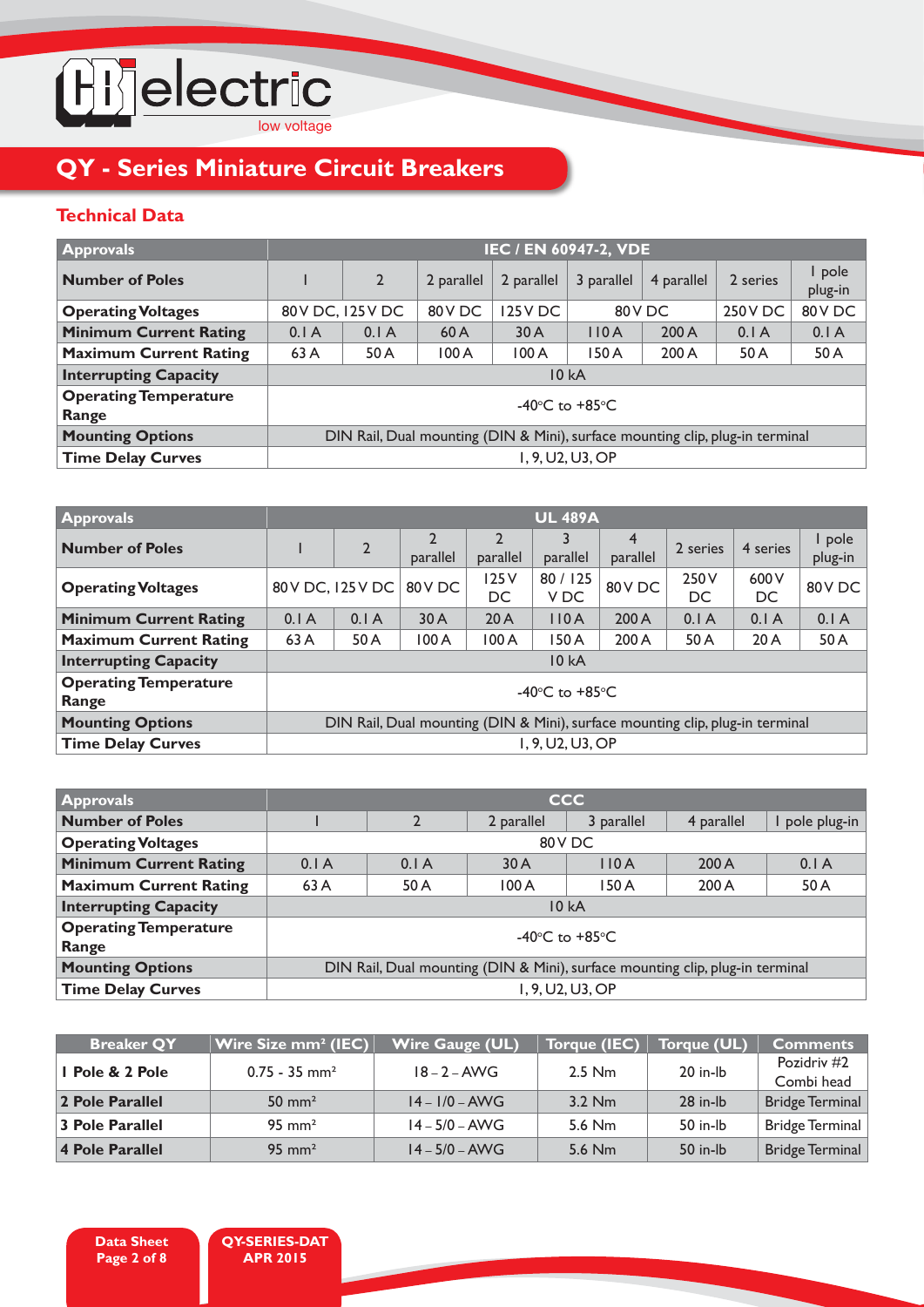OD electric

## **QY - Series Miniature Circuit Breakers**

## **Long Code**

#### **Example Code: QY**-**-**-**A**-**3(13)**-**D**-**U2**-**150A-B0**-**-**-**-**-**Z**

| <b>Group</b>                   |                      | $\overline{2}$                                                                                                                                                | 3         | 4                                                          | $\overline{5}$                     | $\overline{6}$  | 7                           | 8                                                                                                                            | 9                    | $\overline{10}$                                                                            | П             | 12                                      |  |
|--------------------------------|----------------------|---------------------------------------------------------------------------------------------------------------------------------------------------------------|-----------|------------------------------------------------------------|------------------------------------|-----------------|-----------------------------|------------------------------------------------------------------------------------------------------------------------------|----------------------|--------------------------------------------------------------------------------------------|---------------|-----------------------------------------|--|
| Requirement                    | QY<br>Frame          | Switch /<br>Neutral                                                                                                                                           | Auxiliary | <b>Triple</b><br>pole                                      | $13 \text{ mm}$<br>module<br>width | <b>DIN Rail</b> | Medium<br>delay<br>curve U2 | Current<br>Rating<br>150 A                                                                                                   | Voltage<br>80VDC     | No Shunt<br>Trip                                                                           | Future<br>use | Parallel<br>bridged<br>(by<br>customer) |  |
| <b>Long Code</b>               | QY                   | ٠                                                                                                                                                             | A         | 3                                                          | (13)                               | D               | U <sub>2</sub>              | 150A                                                                                                                         | <b>B0</b>            |                                                                                            |               | z                                       |  |
| Group I:                       | Code                 |                                                                                                                                                               |           | <b>Description</b>                                         |                                    |                 |                             |                                                                                                                              |                      | <b>Comments</b>                                                                            |               |                                         |  |
| <b>Frame Type</b>              | QY                   |                                                                                                                                                               |           | 13 mm wide Miniature Circuit Breaker                       |                                    |                 |                             | UL 489A, IEC / EN 60947-2, VDE, CE, CCC                                                                                      |                      |                                                                                            |               |                                         |  |
| Group 2:                       | Code                 |                                                                                                                                                               |           | <b>Description</b>                                         |                                    |                 |                             |                                                                                                                              |                      | <b>Comments</b>                                                                            |               |                                         |  |
| <b>Switch/Neutral</b>          |                      |                                                                                                                                                               |           | Not applicable                                             |                                    |                 |                             | Overload poles do not have any further coding                                                                                |                      |                                                                                            |               |                                         |  |
| Group 3:                       | Code                 |                                                                                                                                                               |           | <b>Description</b>                                         |                                    |                 |                             |                                                                                                                              |                      | <b>Comments</b>                                                                            |               |                                         |  |
| <b>Auxiliary</b>               | ٠                    |                                                                                                                                                               |           | Not applicable                                             |                                    |                 |                             | Use this code if no Auxiliary used                                                                                           |                      |                                                                                            |               |                                         |  |
|                                | A                    |                                                                                                                                                               |           | Auxiliary Switch (1 x Aux in 1 module)                     |                                    |                 |                             | 6.5 mm module fitted on right-hand side (DIN & Dual Mount)                                                                   |                      |                                                                                            |               |                                         |  |
|                                | T.                   |                                                                                                                                                               |           | Trip Alarm (1 x Trip Alarm in 1 module)                    |                                    |                 |                             | 6.5 mm module fitted on right-hand side (Dual Mount only)                                                                    |                      |                                                                                            |               |                                         |  |
|                                | AT                   |                                                                                                                                                               |           | Auxiliary Switch + Trip Alarm combo (combined in 1 module) |                                    |                 |                             | 6.5 mm module fitted on right-hand side (Dual Mount only)                                                                    |                      |                                                                                            |               |                                         |  |
| Group 4:<br><b>No of Poles</b> | Code                 |                                                                                                                                                               |           | <b>Description</b>                                         |                                    |                 |                             |                                                                                                                              |                      | <b>Comments</b>                                                                            |               |                                         |  |
|                                | I<br>$\overline{2}$  |                                                                                                                                                               |           | Single pole                                                |                                    |                 |                             |                                                                                                                              |                      |                                                                                            |               |                                         |  |
|                                | 3                    |                                                                                                                                                               |           | Double pole<br>Triple pole                                 |                                    |                 |                             |                                                                                                                              |                      |                                                                                            |               |                                         |  |
|                                | $\overline{4}$       |                                                                                                                                                               |           | Four pole                                                  |                                    |                 |                             |                                                                                                                              |                      |                                                                                            |               |                                         |  |
| Group 5:                       | Code                 |                                                                                                                                                               |           | <b>Description</b>                                         |                                    |                 |                             |                                                                                                                              |                      | <b>Comments</b>                                                                            |               |                                         |  |
| <b>Module Width</b>            | (13)                 |                                                                                                                                                               |           | 13 mm module width                                         |                                    |                 |                             |                                                                                                                              |                      | 13 mm per pole                                                                             |               |                                         |  |
| Group 6:                       | Code                 |                                                                                                                                                               |           | <b>Description</b>                                         |                                    |                 |                             | <b>Comments</b>                                                                                                              |                      |                                                                                            |               |                                         |  |
| <b>Mounting</b>                | D                    |                                                                                                                                                               |           | DIN rail mount - 45 mm Escutcheon, grey body               |                                    |                 |                             | DIN mount supplied in grey only                                                                                              |                      |                                                                                            |               |                                         |  |
|                                | <b>DM</b>            | Dual mount - 57 mm Escutcheon, black body                                                                                                                     |           |                                                            |                                    |                 |                             | Dual mount supplied in black only                                                                                            |                      |                                                                                            |               |                                         |  |
| Group 7:                       | Code                 |                                                                                                                                                               |           | <b>Description</b>                                         |                                    |                 |                             | Instantaneous Trip Point (x In)<br><b>Comments</b>                                                                           |                      |                                                                                            |               |                                         |  |
| <b>Time Delays</b>             | ı                    | Long time delay, high instantaneous trip                                                                                                                      |           |                                                            |                                    |                 |                             | $10 - 20$<br>Orange handle                                                                                                   |                      |                                                                                            |               |                                         |  |
|                                | 9                    | Long time delay                                                                                                                                               |           |                                                            |                                    |                 |                             | $7 - 12$<br>White handle                                                                                                     |                      |                                                                                            |               |                                         |  |
|                                | U <sub>2</sub><br>U3 | Medium time delay                                                                                                                                             |           |                                                            |                                    |                 |                             | $5 - 10$<br>White handle<br>$3 - 5$<br>White handle                                                                          |                      |                                                                                            |               |                                         |  |
|                                | OP                   | Short time delay                                                                                                                                              |           |                                                            |                                    |                 |                             |                                                                                                                              | None<br>White handle |                                                                                            |               |                                         |  |
| Group 8:                       |                      | Instantaneous<br><b>Code / Description</b>                                                                                                                    |           |                                                            |                                    |                 |                             |                                                                                                                              |                      | <b>Comments</b>                                                                            |               |                                         |  |
| <b>Current</b>                 |                      |                                                                                                                                                               |           |                                                            |                                    |                 |                             | Ratings available vary depending on certification, bridging                                                                  |                      |                                                                                            |               |                                         |  |
| <b>Ratings</b>                 |                      | 0.1, 0.2, 0.3, 0.5, 1, 2, 3, 4, 5, 6, 7, 8, 9, 10, 12, 15, 16, 20, 25, 30, 32, 35, 40, 45,<br>50, 60, 63, 70, 80, 90, 100, 120, 125, 150, 200 A               |           |                                                            |                                    |                 |                             | configuration and voltage. (See comments in Group 9)<br>* Other ratings are available as special orders. Check availability. |                      |                                                                                            |               |                                         |  |
| Group 9:                       | Code                 | <b>Voltage</b>                                                                                                                                                |           |                                                            | <b>Description</b>                 |                 |                             |                                                                                                                              |                      | <b>Comments</b>                                                                            |               |                                         |  |
| Voltage                        | B <sub>0</sub>       | 80 V DC                                                                                                                                                       |           |                                                            | Not polarity sensitive             |                 |                             | 0.1 - 63 A I pole, 0.1 - 50 A 2 pole, 60 - 100 A 2 pole parallel<br>(80 V DC), 30 - 100 A 2 pole parallel (125 V DC),        |                      |                                                                                            |               |                                         |  |
| (see diagram<br>on page 7)     | BI                   | 110 - 150 A 3 pole parallel, 200 A 4 pole parallel<br>125 V DC<br>Polarity sensitive. Positive bottom.<br>(ratings available vary depending on certification) |           |                                                            |                                    |                 |                             |                                                                                                                              |                      |                                                                                            |               |                                         |  |
|                                | <b>B2</b>            | 250 V DC                                                                                                                                                      |           | 2 poles in series bridged $(2 \times 125 \text{ V})$       | Positive $=$ pole 1 bottom         |                 |                             | 0.1 - 50 A 2 pole series bridged at the top (by customer)                                                                    |                      | pole $1$ (-) to pole $2$ (+)                                                               |               |                                         |  |
|                                | B3                   | 2 poles in series bridged $(2 \times 125 \text{ V})$<br>250 V DC<br>Positive $=$ pole 1 bottom                                                                |           |                                                            |                                    |                 |                             | 0.1 - 50 A 2 pole series bridged at the top (factory fitted)<br>pole $\vert$ (-) to pole 2 (+)                               |                      |                                                                                            |               |                                         |  |
|                                | B <sub>4</sub>       | 4 poles in series bridged $(4 \times 125 \text{ V})$<br>600 V DC<br>Positive $=$ pole 1 bottom                                                                |           |                                                            |                                    |                 |                             | 0.1 - 20 A 4 pole series bridged (factory fitted)<br>As per wiring diagram printed on unit                                   |                      |                                                                                            |               |                                         |  |
|                                | ΤI                   | 125 V DC                                                                                                                                                      |           | Polarity sensitive. Positive top.                          |                                    |                 |                             | 0.1 - 63 A I pole, 0.1 - 50 A 2 pole, 30 - 100 A 2 pole parallel,<br>110 - 150 A 3 pole parallel, 200 A 4 pole parallel      |                      |                                                                                            |               |                                         |  |
|                                | T <sub>2</sub>       | 2 poles in series bridged $(2 \times 125 \text{ V})$<br>250 V DC<br>Positive $=$ pole 1 top                                                                   |           |                                                            |                                    |                 |                             | 0.1 - 50 A 2 pole series bridged at the bottom (by customer)<br>pole $\vert$ (-) to pole 2 (+)                               |                      |                                                                                            |               |                                         |  |
|                                | T3                   | 250 V DC                                                                                                                                                      |           | 2 poles in series bridged (2 x 125 V)                      | Positive $=$ pole 1 top            |                 |                             | 0.1 - 50 A 2 pole series bridged at the bottom (factory fitted)<br>pole $I(-)$ to pole 2 $(+)$                               |                      |                                                                                            |               |                                         |  |
|                                | T <sub>4</sub>       | 600 V DC                                                                                                                                                      |           | 4 poles in series bridged (4 x 125 V)                      | Positive $=$ pole 1 top            |                 |                             |                                                                                                                              |                      | 0.1 - 20 A 4 pole series bridged (factory fitted)<br>As per wiring diagram printed on unit |               |                                         |  |

*Continues on page 4*

**QY-SERIES-DAT APR 2015**

**Data Sheet Page 3 of 8**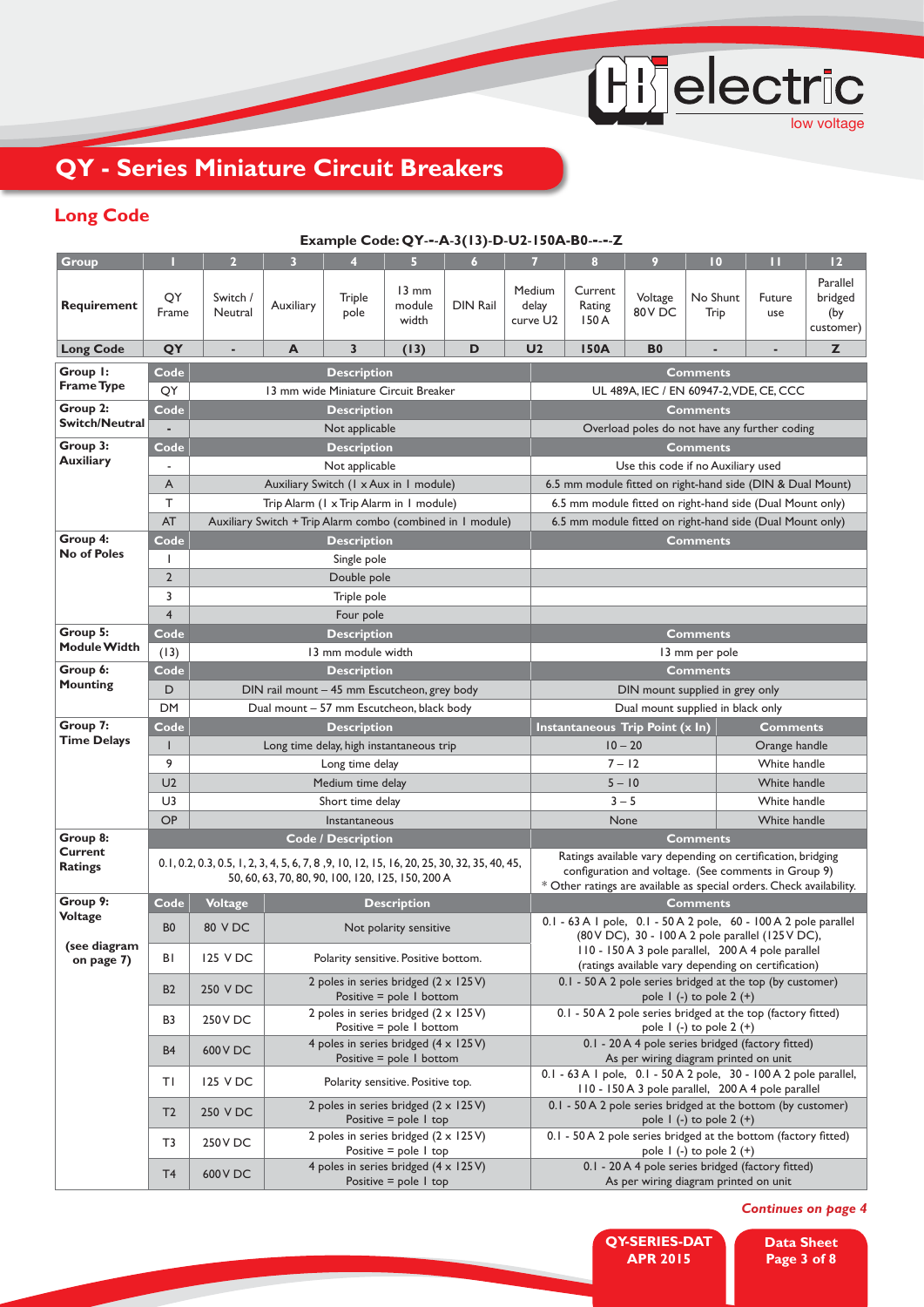

## **Long Code continues**

| Group 10:                            | Code                     | <b>Description</b>                             | <b>Comments</b>                                                     |  |  |  |  |  |  |  |
|--------------------------------------|--------------------------|------------------------------------------------|---------------------------------------------------------------------|--|--|--|--|--|--|--|
| <b>Shunt Trip</b>                    | $\overline{\phantom{a}}$ | Not applicable                                 | Use this code if no Shunt Trip is used                              |  |  |  |  |  |  |  |
| (not certified,                      | V <sub>0</sub>           | $100 - 480V$                                   | Fly leads (approximately 60 mm long)                                |  |  |  |  |  |  |  |
| only offered as                      | V <sub>5</sub>           | $100 - 480V$                                   | Internally connected                                                |  |  |  |  |  |  |  |
| special order)                       |                          |                                                | Other voltages are available as special orders. Check availability. |  |  |  |  |  |  |  |
| Group 11                             | Code                     | For future use (-)                             |                                                                     |  |  |  |  |  |  |  |
| Group 12:                            | Code                     | <b>Description</b>                             | <b>Comments</b>                                                     |  |  |  |  |  |  |  |
| <b>Special</b><br><b>Termination</b> | $\overline{\phantom{a}}$ | Not applicable                                 | Use this code if no special terminations are used                   |  |  |  |  |  |  |  |
|                                      | P                        | Plug-in                                        |                                                                     |  |  |  |  |  |  |  |
|                                      | Z                        | Bridged unit (bridge to be fitted by customer) |                                                                     |  |  |  |  |  |  |  |
|                                      | ZL                       | Bridged unit (factory fitted)                  |                                                                     |  |  |  |  |  |  |  |

## *For options not listed, please contact CBI for assistance*

## **Time Delay Curves**





**QY-SERIES-DAT APR 2015**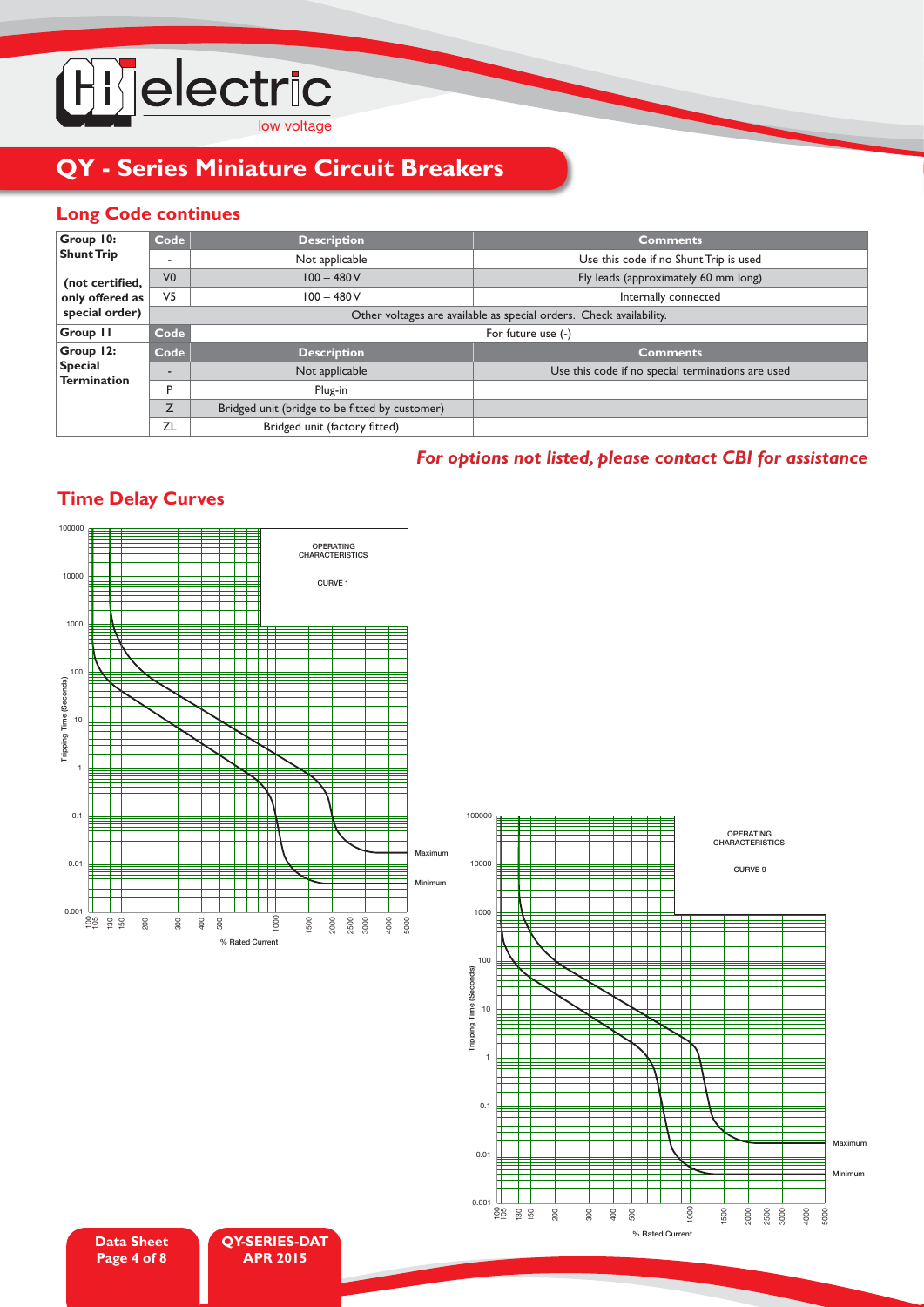# Hi electric

## **QY - Series Miniature Circuit Breakers**

## **Time Delay Curves**

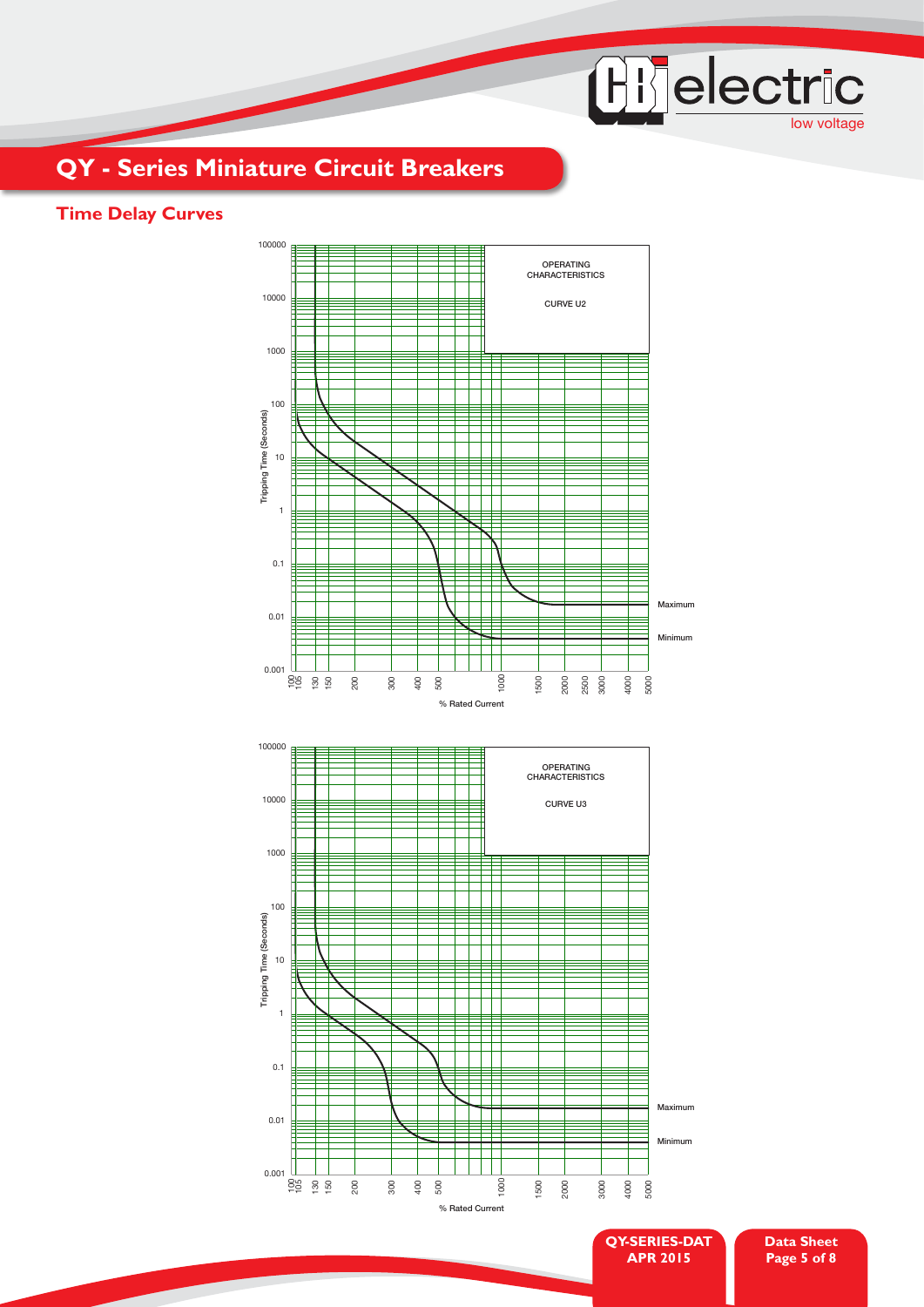

## **Time Delay Curves**



\* The published time delay curves are generated at 30°C ambient temperature with the Circuit Breaker mounted in the up-right position. The "must hold", "must trip" and "instantaneous trip" current values are not affected by temperature, although delay time for the other operating current values may have to be adjusted using the temperature compensation curve which is available on request.

#### **Internal Resistance vs Current Rating**

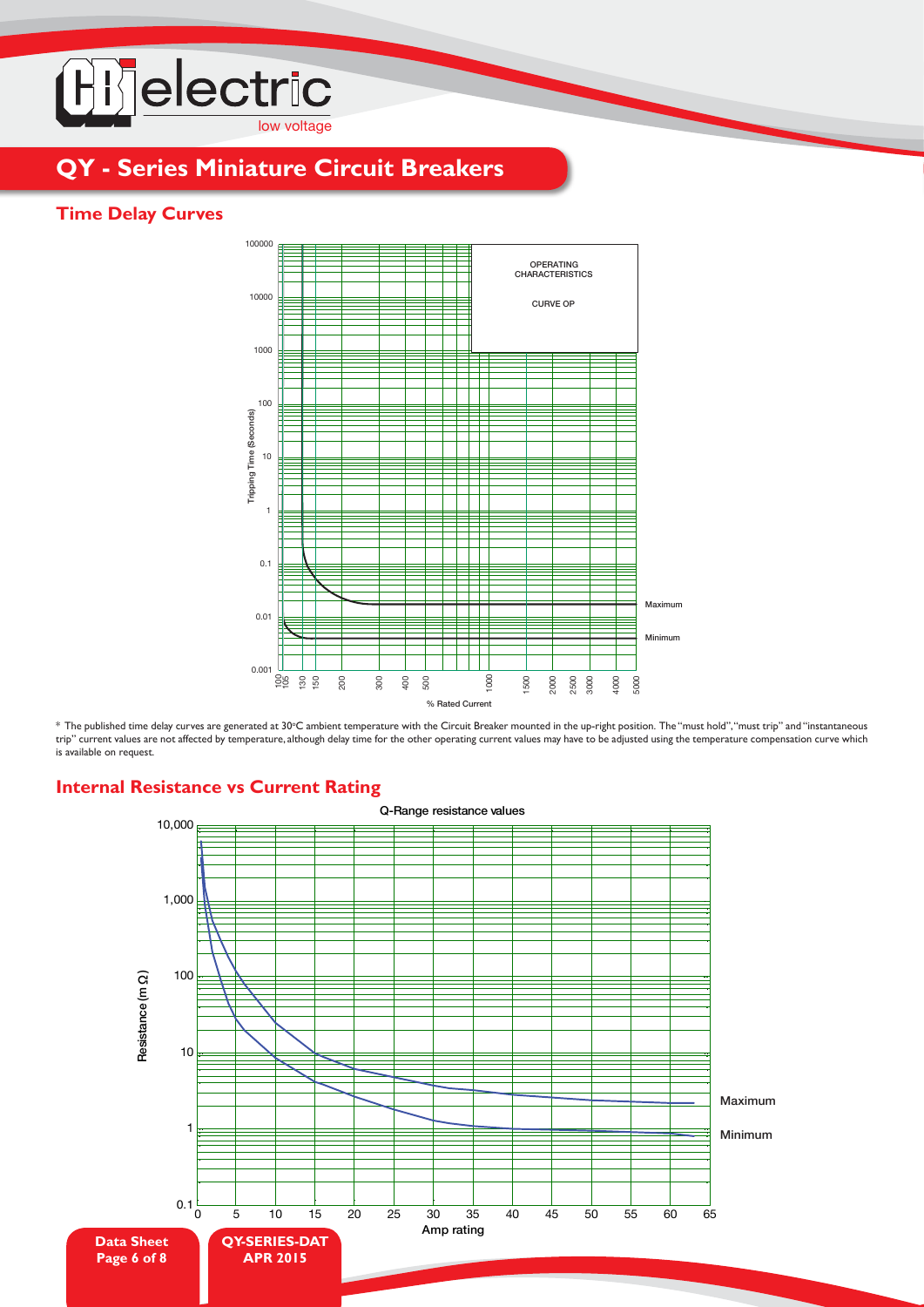## **Typical outline of Auxiliary Switch / Trip Alarm**

Auxiliary available (6.5 mm module width) to match the unit to which it is attached.

Available types as listed in Group 3:

- Type T Trip Alarm as shown in outline drawings (fitted on a Dual mount product)
- Type AT Auxiliary Switch + Trip Alarm (as shown)
- Type A Auxiliary Switch



All dimensions in mm  $[$  inch  $]$ <br>Tolerance + 0.2 unless otherwise specified  $T$ olerance  $+$  0.2 unless other

Typical outline for an Auxiliary module attached to a Dual mount single pole

Circuit Breaker

low voltage

0.8 [0.0315]

 $0.4$ 

**Hijelectric** 

0.5<br>0.020 [0.020] 45°  $[\phi_0.055]$ 

2.80 [0.110]

2.3 [0.090]

6.8 [0.270]

#### **Polarity identification**

Diagram identifying the polarity of 125 V DC products in reference to Group 9 on page 3. Devices are shown viewed from the front. Series devices (standard) - each pole is opposite polarity from the next pole on the left (bridged "-" to "+"). Parallel devices - each pole has the same polarity (bridged "+" to "+", "-" to "-").